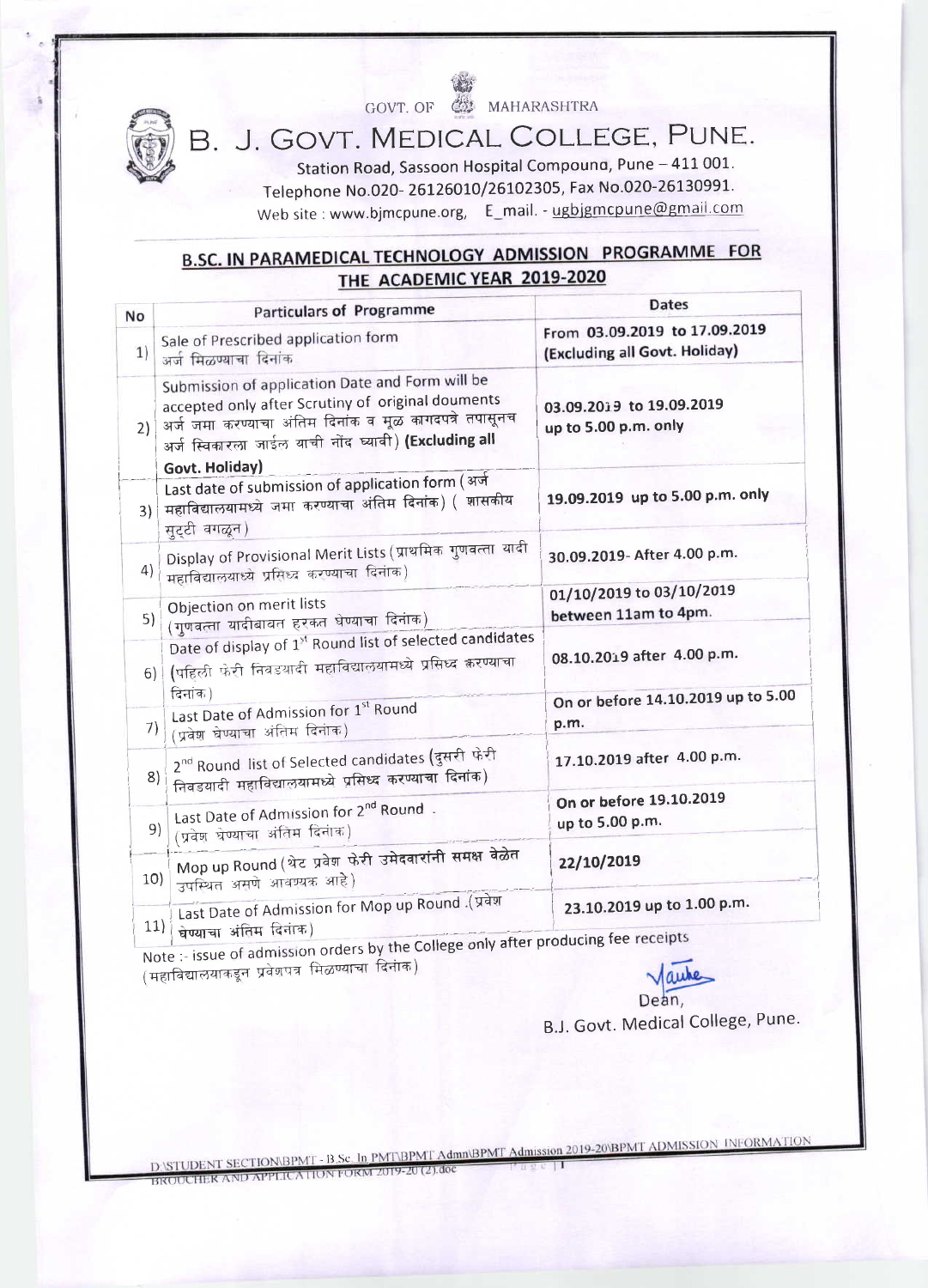

GOVT. OF MAHARASHTRA

## B. J. GOVT. MEDICAL COLLEGE, PUNE.

Station Road, Sassoon Hospital Compound, Pune - 411 001. Telephone No.020-26102305,26126010, Fax No.26126868.

E mail. - deanbimcpune@gmail.com, ugbigmcpune@gmail.com.

Ref. No.BJGMCPUNE/D/BScPMT/Admission 2019-20/12267 /2019, Date - 3 /08/2019.

## ADVERTISEMENT FOR ADMISSIONS TO B.SC. IN PARAMEDICAL TECHNOLOGY **COURSES FOR THE ACADEMIC YEAR 2019-2020**

- Applications in the prescribed form- are invited from the eligible candidates for admission to  $\left| \right|$ B.Sc. in Paramedical Technology course for the academic year 2019-2020.
- Following is the Eligibility Criteria for the admission to B.Sc. in Paramedical Technology  $2)$ Course.
	- Nationality Indian.  $(i)$
	- (ii) Date of Birth Before 31st December 2002.
- (iii) S.S.C. or equivalent Examination passed from Institution situated in State of Maharashtra.
- (iv) H.S.C. or equivalent Examination passed from Institution situated in State of Maharashtra
- (v) Candidate should be domicile of Maharashtra State.
- (vi) Educational Qualification Candidate should have passed Std. XIIth or equivalent Examination with Physics, Chemistry and Biology subjects. OR Candidate who has passed XII Std. Medical Laboratory Techincian with subjects Medical Lab Techincian - 1, Medical Lab Techincian - 2, Medical Lab Techincian-3 The admission process will be according to the merit of Std. XIIth examination and there will be constitutional reservation as per the rule of Govt. of Maharashtra.
- Prescribed application form and information booklet for admission to B.Sc. in Paramedical  $3)$ Technology, courses containing detail information about rules and regulations and prospectus is made available in person at the B. J. Govt. Medical College, Pune on necessary payment FROM 03.09.2019 to 17.09.2019 ON WORKING DAYS ONLY. FORMS WILL NOT BE SENT & ACCEPTED BY POST. FORMS WILL NOT BE SOLD AFTER 5.00 P.M. ON THE **LAST DATE.**
- Prescribed Application forms duly filled in all respects with all required documents should be  $4)$ submitted in person in Undergraduate Students Section of this college FROM 03.09.2019 to 19.09.2019 from 10.30 a.m. to 5.00 p.m ONLY. INCOMPLETE APPLICATIONS, APPLICATIONS ON PLAIN PAPER, APPLICATIONS RECEIVED BY POST OR COURIER AND APPLICATIONS RECEIVED AFTER LAST DATE WILL NOT BE CONSIDERED ORGINAL CERTIFICATES WILL BE SUCRITINIZED AT THE TIME OF SUBUISSION OF THE FORM. ORIGINAL DOCUMENTS **SHOULD BE** AVAILABLE AT THE TIME OF SUBUISSION OF FORM.
- Provisional Merit list will be displayed on the Notice Boards of this college on 30.09.2019 after  $5)$ 4.00 P.M.
- Objections on merit list should be submitted on 01-10-2019 To 03-10-2019 between 11am to 4pm. 6)
- List of selected candidates will be displayed on the notice board on  $08.10.2019$  after 4.00 p.m. 7)
- Selected candidates will have to pay the fees on or before 14.10.2019 up to 4.00 pm. 8) only Failing which their selection will stand cancelled automatically. Please refer Admission Program.

B.J. Government Medical College, Pune.

- To, 1. The Dean's Notice Board, B.J. Govt. Medical College, Pune.
	- 2. Cashier, B.J. Govt. Medical College, Pune.

D:\STUDENT SECTION\BPMT - B.Sc. In PMT\BPMT Admn\BPMT Admission 2019-20\BPMT ADMISSION INFORMATION BROUCHER AND APPLICATION FORM 2019-20 (2).doc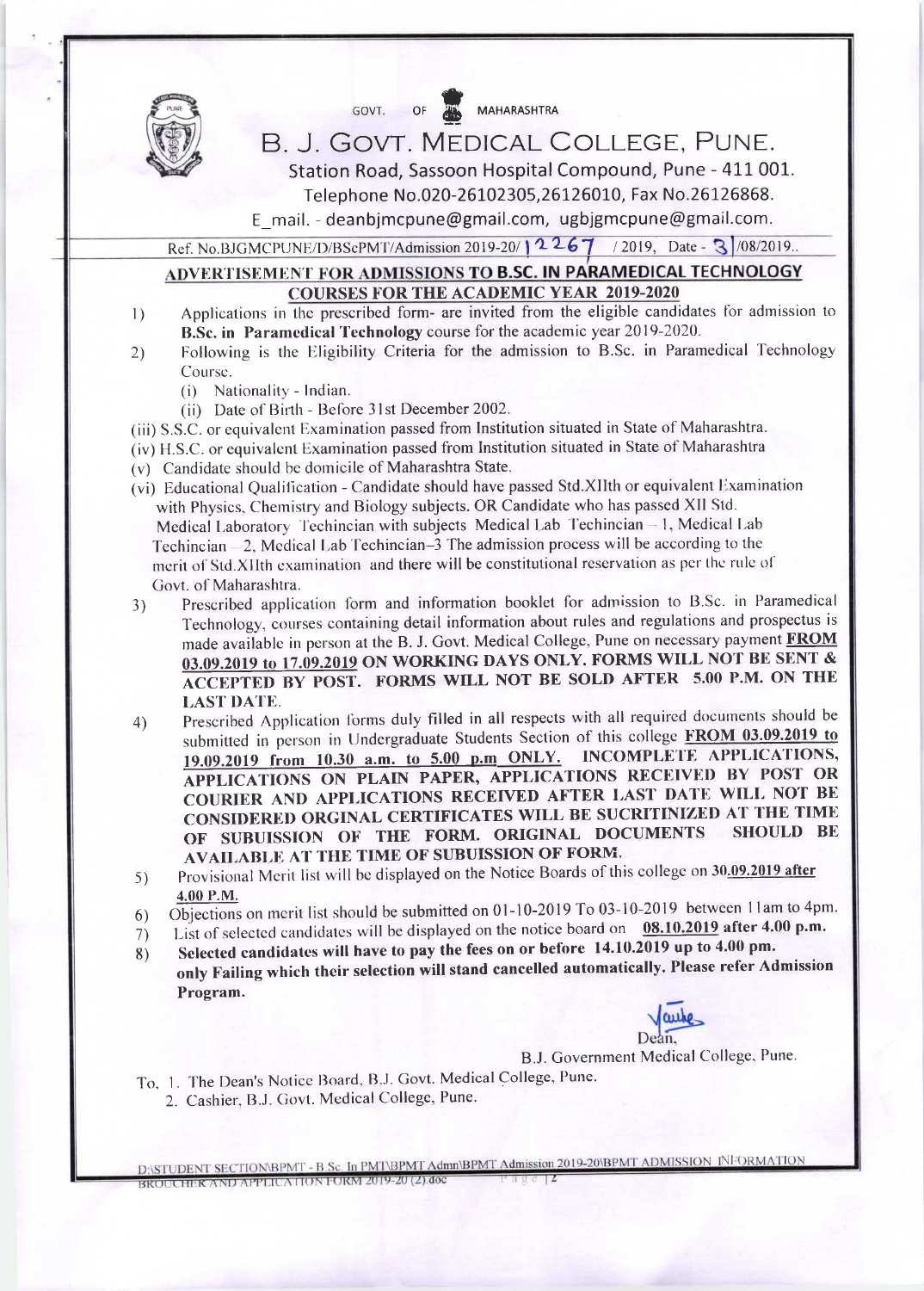## INFORMATION ABOUT B.Sc. IN PARAMEDICAL TECHNOLOGY COURSE

1. Duration of the B.Sc. in Paramedical Technology course is three year (Full Time) and one year internship after passing final year examination.

- $\overline{2}$ **GENERAL:** 
	- a) B.Sc. in Paramedical Technology is a full time course. Selected candidates will have to make their own arrangements for their lodging and boarding.
	- b) Applicants are required to pursue the progress of admission process by diligently observing notifications by the Dean, as displayed on Notice Board of the Dean, B. J. Govt. Medical College. Pune and nowhere else. No individual letters will be written to applicant nor any correspondence in this matter will be entertained.

CANDIDATES SELECTED FOR B.SC. IN PARAMEDICAL TECHNOLOGY COURSE SHOULD ACQUIRE COMPUTER LITERACY AND OBTAIN COMPUTER PROFICIENCY **CERTIFICATE FROM APPROVED STANDARD COMPUTER EDUCATION INSTITUTES** FAILING WHICH THEY WILL NOT BE PERMITTED TO APPEAR FINAL BPMT EXAM  $\Omega$ F MAHARASHTRA UNIVERSITY OF HEALTH SCIENCE NASHIK.

#### $3)$ **ELIGIBILITY:**

Following is the Eligibility Criteria for the admission to B.Sc. in P.M.T. Course.

- (i) Nationality Indian.
- (ii) Date of Birth Before 31st December 2002.
- (iii) S.S.C. or equivalent Examination passed from Institution situated in State of Maharashtra
- (iv) H.S.C. or equivalent Examination passed from Institution situated in State of Maharashtra
- (v) Candidate should be domicile of State Maharashtra.
- (vi) Educational Qualification Candidate should have passed Sid. XIIth or equivalent Examination with Physics, Chemistry and Biology subjects OR Candidate who has passed XII Std. Medical Laboratory Techincian with subjects Medical Lab Techincian - 1, Medical Lab Techincian - 2, Medical Lab Techincian - 3

The admission process will be according to the merit of Std. XIIth examination and there will be constitutional reservation as per the rule of Govt. of Maharashtra.

**No. OF ADMISSIONS:**  $\mathbf{1}$ 

Total no. of seats and constitutional reservations will be as per the enclosed table.

#### **RESERVATION;**

- As per Maharashtra State Government Rules
- Subject wise and category wise distribution of total seats is shown in the enclosed chart.
- Note: The backward class candidates claiming the reserved seat, must submit the required certificates including Non- Creamy Layer and cast Validity at the time of submitting application failing which they will not be considered for the benefits. RESERVED CATEGORY CANDIDATES CAN COMPETE WITH OPEN MERIT CANDIDATES FOR OPEN SEATS ALSO, IF THEY STAND IN MERIT.

### 5. SUBMISSION OF APPLICATIONS:

- Prescribed application form duly filled in all respects along with attested true copies of the certificates  $\left\vert \right\rangle$ mentioned in the application form should be submitted in person in the Under-graduate Students Section of B. J. Govt. Medical College, Pune time between 10.30 a.m. to 4.00 pm. only on all the working days on or before the stipulated date.
- From will be scrutinized at the time a submission so bring all original documents.  $|1\rangle$

D:\STUDENT SECTION\BPMT - B.Sc. In PMT\BPMT Admn\BPMT Admission 2019-20\BPMT ADMISSION INFORMATION BROUCHER AND APPLICATION FORM 2019-20 (2) doe

祥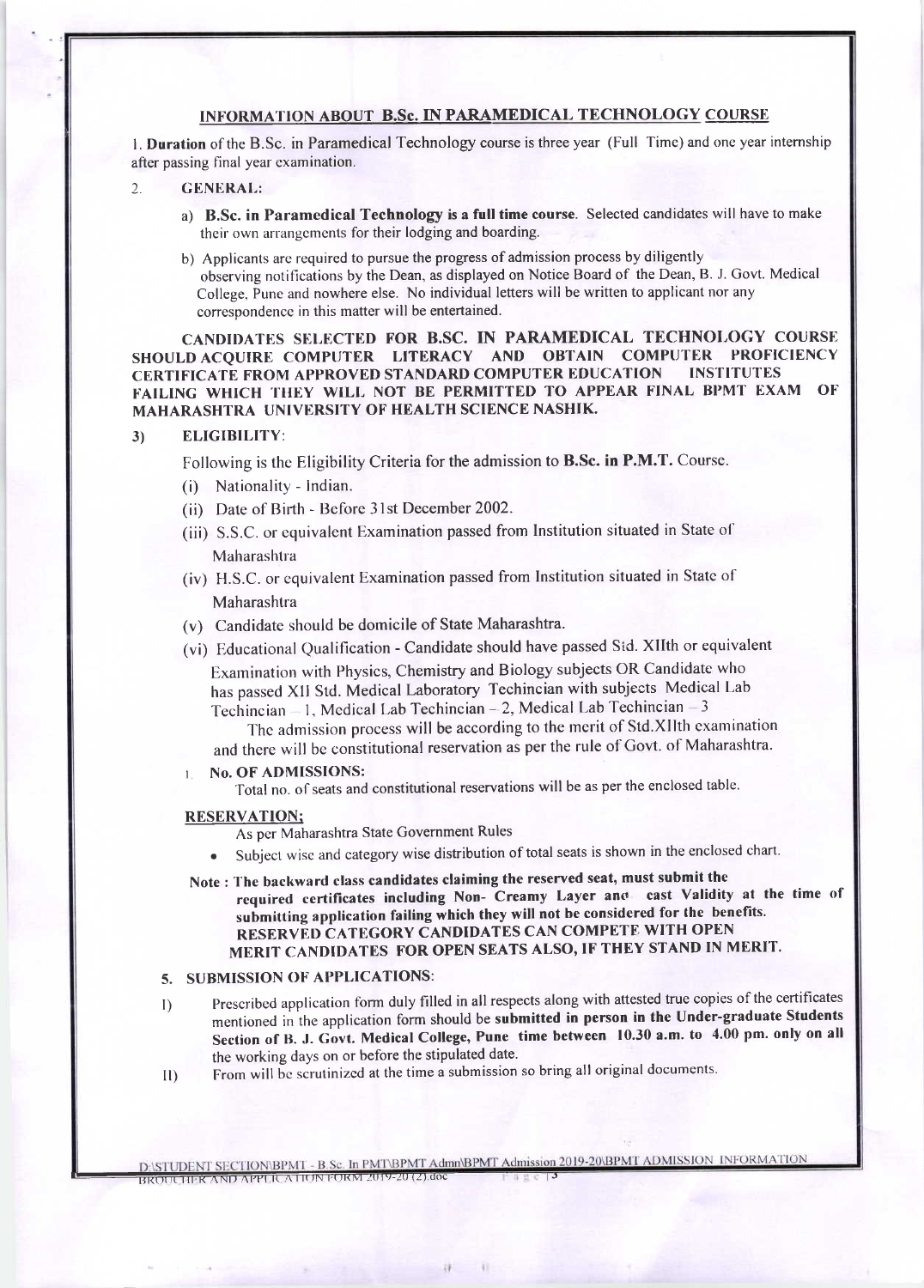#### **MERIT LISTS:**

Merit List will be prepared as per the aggregate marks scored by the candidate in the Std.XIIth or equivalent examination.

The Merit Lists will be displayed on the Notice Board of B.J. Government Medical College, Pune on the dates mentioned in the Admission Programme.

#### TIE:

- (i) Merit List will be prepared as per the aggregate marks secured at the XIIth or equivalent examination scored by the candidate in the Std.XIIth or equivalent examination.
- (ii) In case of tie at aggregate Std.XII marks, candidate with higher marks in Physics, Chemistry and Biology at XIIth will be preferred.
- (iii) In case of tie at PCB marks at Std. XIIth candidate with higher aggregate marks at Std.Xth will be preferred.
- (iv) In case of tie at aggregate marks at Std.Xth, older candidate will be preferred.

#### **OBJECTIONS ON MERIT LISTS:**

Objections on merit list (if any) should be submitted in Undergraduate Students Section of this office in duplicate, addressed to the Dean, B.J. Government Medical College, Pune within the stipulated period. Objection(s) received after stipulated period will not be considered.

#### **SELECTION OF CANDIDATES:**

Selection of the candidates will be made according to their choice, merit, reservation and availability of seats at the time of interview.

#### 11) TUITION FEES:

The selected candidate will have to pay the fees as stated below within the stipulated period, failing which their selection will stand cancelled.

| Particulars of Fees to be<br>paid | OPEN /VJ /NT1/NT2 /<br>NT3/SBC/OBC<br>/EWS/SEBC | SC/ST   |
|-----------------------------------|-------------------------------------------------|---------|
|                                   | Rs.                                             | Rs.     |
| <b>Tuition Fees</b>               | 38600.00                                        | ----    |
| <b>Admission Fees</b>             | 1500.00                                         | 1500.00 |
| Library Deposit                   | 2000.00                                         | 2000.00 |
| Gymkhana Fee                      | 500.00                                          | 500.00  |
| Library Fee                       | 1000.00                                         | 1000.00 |
| <b>TOTAL</b>                      | 43600.00                                        | 5000.00 |

Note: For VJ

/NT1 AND NT2 / NT3/ OBC category if their scholarship form will accept by Social Welfare department then they did not require to pay tuition fee.

## 12) REGISTRATION & ELIGIBILITY FEES: Will be notified in due course. 13. RIGHT TO CHANGE TERM:

- i) The Dean, B.J. Government Medical College, Pune reserves the right to make any changes / alternations / additions in the terms and conditions of the advertisement as and when felt necessary after publication of this advertisement without any notice and without giving any reasons therefore.
- ii) The undersigned also reserves the right to make the candidate ineligible for breach of any conditions of this advertisement.
- iii) The Dean, B.J. Government Medical College, Pune will be the final authority for interpretation of any rules/conditions stated in this advertisement and his decision will be final and binding on the candidates.

B.J. Government Medical College, Pune.

D:\STUDENT SECTION\BPMT - B.Sc. In PMT\BPMT Admn\BPMT Admission 2019-20\BPMT ADMISSION INFORMATION BROUCHER AND APPLICATION FORM 2019-20 (2) doc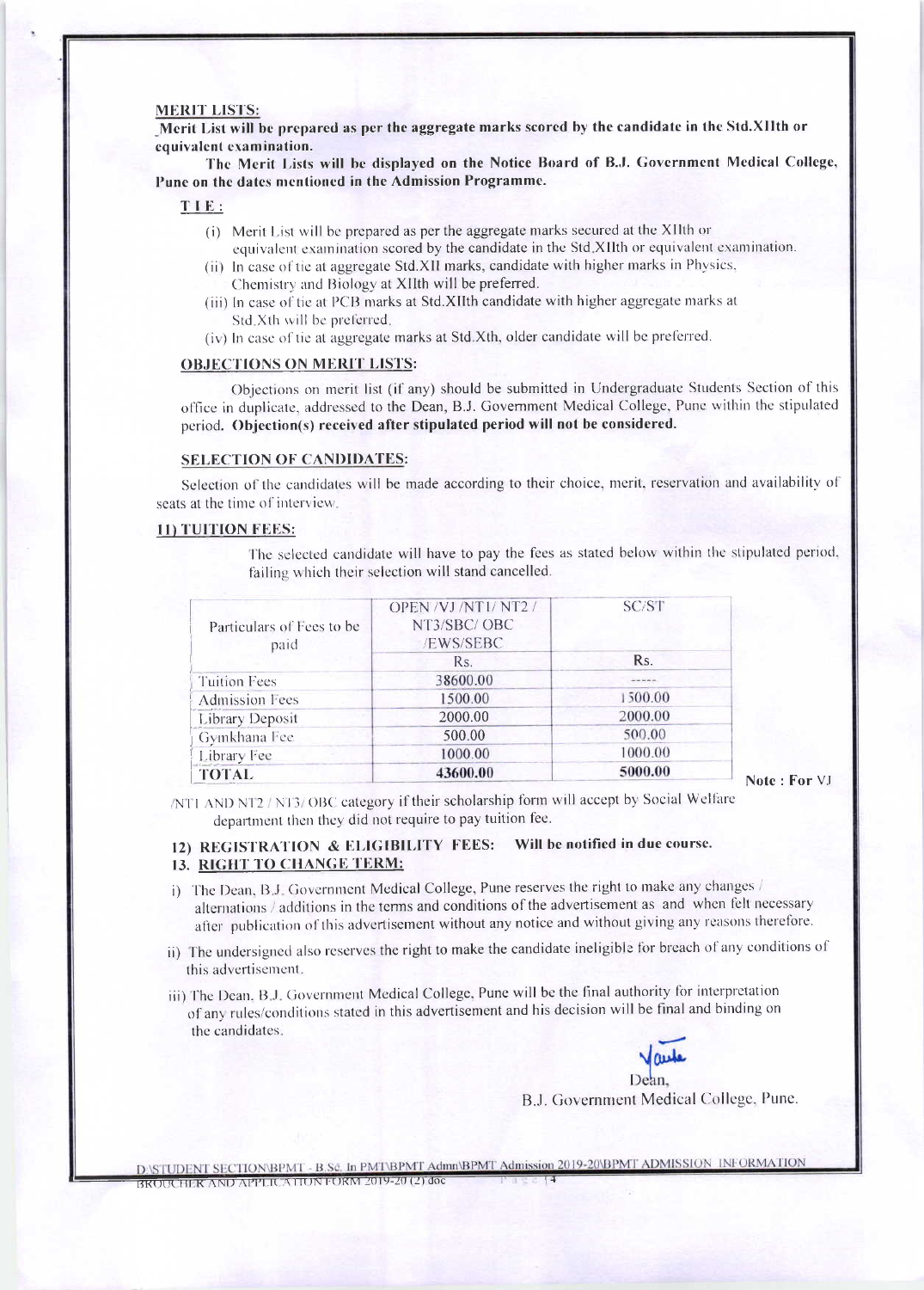# **DETAILS OF FEES FOR B.Sc. In Paramedical Technology Course For A. Y. 2019-20**

| For OPEN/VJ/NT1/NT2/<br>NT3/SBC/ OBC /EWS/SEBC<br><b>Category Two DD</b><br>(A) Tuition Fee (B) Other Fee | Particulars of Fees to be paid                                                                                                                                                                                                                                                                                                                                                                                                                                                   | <b>OPEN/VJ/NT1/NT2/</b><br>NT3/SBC/OBC/EWS/SEBC |  |  |  |  |  |
|-----------------------------------------------------------------------------------------------------------|----------------------------------------------------------------------------------------------------------------------------------------------------------------------------------------------------------------------------------------------------------------------------------------------------------------------------------------------------------------------------------------------------------------------------------------------------------------------------------|-------------------------------------------------|--|--|--|--|--|
| (A)                                                                                                       | <b>Tuition Fee</b>                                                                                                                                                                                                                                                                                                                                                                                                                                                               | Rs. 38,600/-                                    |  |  |  |  |  |
| (B)                                                                                                       | <b>Other Fees:</b>                                                                                                                                                                                                                                                                                                                                                                                                                                                               |                                                 |  |  |  |  |  |
| 1)                                                                                                        | <b>Admission Fee</b>                                                                                                                                                                                                                                                                                                                                                                                                                                                             | Rs. 1500/-                                      |  |  |  |  |  |
| 2)                                                                                                        | <b>Library Deposit</b>                                                                                                                                                                                                                                                                                                                                                                                                                                                           | Rs. 2000/-                                      |  |  |  |  |  |
| 3)                                                                                                        | Gymkhana Fee                                                                                                                                                                                                                                                                                                                                                                                                                                                                     | Rs. 500/-                                       |  |  |  |  |  |
| 4)                                                                                                        |                                                                                                                                                                                                                                                                                                                                                                                                                                                                                  |                                                 |  |  |  |  |  |
|                                                                                                           | Total (B)                                                                                                                                                                                                                                                                                                                                                                                                                                                                        | Rs.5000/-                                       |  |  |  |  |  |
|                                                                                                           |                                                                                                                                                                                                                                                                                                                                                                                                                                                                                  | Rs.43,600/-                                     |  |  |  |  |  |
|                                                                                                           | Rs.1000/-<br><b>Library Fee</b><br>Total Fees (A)+(B) for OPEN /VJ /NT1/ NT2 /<br>NT3/SBC/ OBC /EWS/SEBC<br>Rs. Forty Three Thousand Six Hundred Only.<br>For SC & ST Category Only (Subject to Submit Scholarship Form)<br><b>Other Fees:</b><br>(B)<br>Rs. 1500/-<br><b>Admission Fee</b><br>1)<br>Rs. 2000/-<br><b>Library Deposit</b><br>2)<br>Rs. 500/-<br>Gymkhana Fee<br>3)<br>Rs.1000/-<br>Library Fee<br>4)<br>Rs.5000/-<br>Total (B)<br><b>Rs. Five Thousand Only.</b> |                                                 |  |  |  |  |  |
|                                                                                                           |                                                                                                                                                                                                                                                                                                                                                                                                                                                                                  |                                                 |  |  |  |  |  |
|                                                                                                           |                                                                                                                                                                                                                                                                                                                                                                                                                                                                                  |                                                 |  |  |  |  |  |
|                                                                                                           |                                                                                                                                                                                                                                                                                                                                                                                                                                                                                  |                                                 |  |  |  |  |  |
|                                                                                                           |                                                                                                                                                                                                                                                                                                                                                                                                                                                                                  |                                                 |  |  |  |  |  |
|                                                                                                           |                                                                                                                                                                                                                                                                                                                                                                                                                                                                                  |                                                 |  |  |  |  |  |
|                                                                                                           |                                                                                                                                                                                                                                                                                                                                                                                                                                                                                  |                                                 |  |  |  |  |  |
|                                                                                                           |                                                                                                                                                                                                                                                                                                                                                                                                                                                                                  |                                                 |  |  |  |  |  |

Demand Draft in favor of "Dean, B. J. Govt. Medical College, Pune." payable at Pune. DD should be drawn on Nationalized bank only.